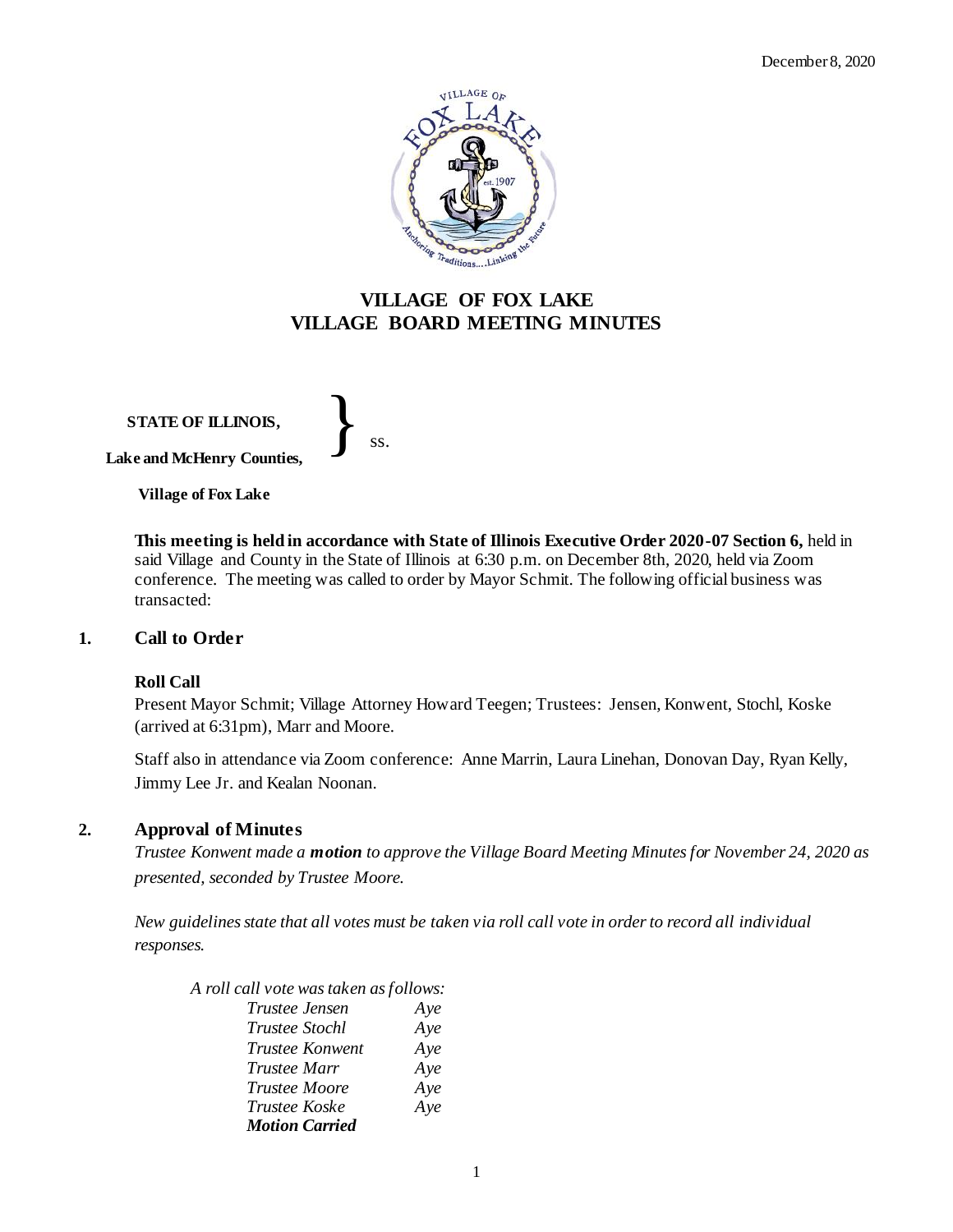# **3. Approval of the Warrant**

*Trustee Jensen made a motion to approve the Expenditures/Warrants/ Transfers for December 8th, 2020 in the amount of \$458,437.91, Seconded by Trustee Marr.*

| A roll call vote was taken as follows: |     |
|----------------------------------------|-----|
| <i>Trustee Jensen</i>                  | Aye |
| <i>Trustee Stochl</i>                  | Aye |
| <i>Trustee Konwent</i>                 | Aye |
| Trustee Marr                           | Aye |
| Trustee Moore                          | Aye |
| Trustee Koske                          | Aye |
| <b>Motion Carried</b>                  |     |

## **4. Special Business (Appointments, Swearing In Ceremonies, Proclamations)**

## **A. Promote Fox Lake**

*Michael Lescher spoke about Promote Fox Lake's 2020 accomplishments:*

- *Maintained gardens.*
- *Clean and Proud project with 17 volunteers to clean street blocks, downtown streets and the lakefront.*
- *Flower pots by Thorton's and the parks.*
- *Cooperation with Public Works to get weeding done.*
- *Holiday lights coordinated with music.*

*Michael said that he is not sure what next year will bring but there is money remaining in the account because of a slow 2020. He assumes next year will be lower profile again, but Promote Fox Lake will keep their efforts going. He asked the board, when starting budget talks, to investigate any way to help and provide around \$1K in funds for Promote Fox Lake. They will be holding officer elections in January and Michael plans to stay on for a little longer. He has been in touch with Grant Township and the schools about people who need help, whether it be mental, physical, rent, food, etc.…He is concerned about the people who don't get the messages on social media for places who offer up this kind of help and assistance. Michael would like to compile a list and circulate to people who may need the help, especially those without a computer or family nearby.* 

*Trustee Moore thanked Promote Fox Lake for all of the hard work, and she agrees that it will be a worthwhile cause to get word out to those in need.*

# **B. Proclamation for Mike Warner**

*Mayor Schmit said that Mike Warner has stepped down as the Executive Director of Storm Water Management. Warner has helped the Village quite a bit. He was a great asset and will be missed.* 

#### **5. Village President's Report**

*There is none.* 

# **6. Village Administrator's Report**

*There is none.* 

# **7. Village Attorney Report**

### **A. Phase I Easement**

*Howard Teegen said there are a couple motions on the Agenda that he wanted to cover. The Bauske Property from Phase I of the interconnect is the first one. Easement and deed required the Village to connect sewer and water to three structures. One was a trailer that is no longer utilized,*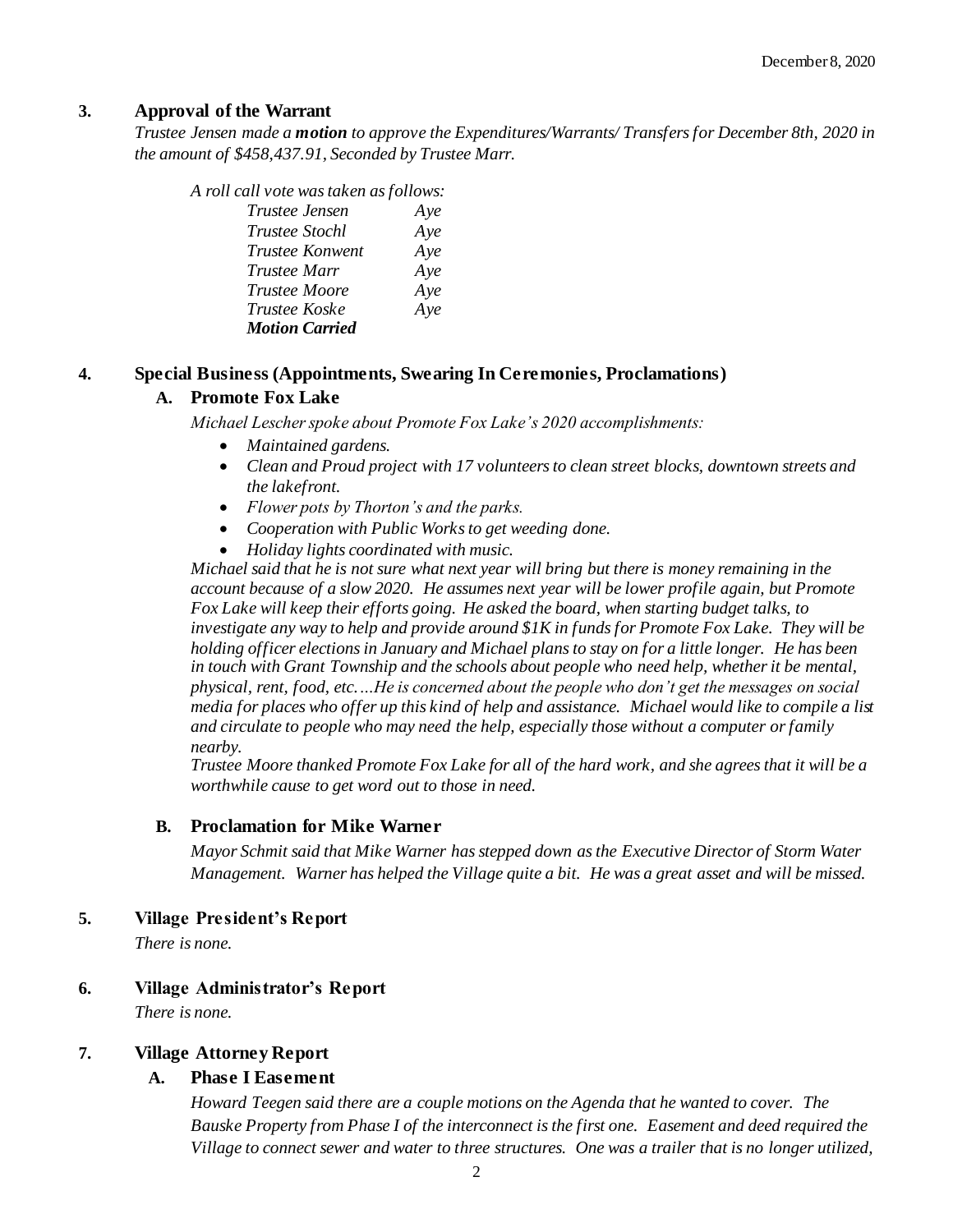*and the plan is for the Village to pay \$5K to the property owners and not pay for hookup to the trailer.* 

*The other motion requires the Village to post a \$700K Letter of Credit to cover the work done on County right of ways. This will cost about \$14K annually. He is expecting the IEPA to take advantage of the low water levels. This motion will ratify the action of the Mayor to sign the Letter of Credit.* 

#### **8. Village Treasurer's Report**

*There is none.*

**9. Preliminary Audience Comments (on Agenda Items Only)**

*There are none.* 

#### **10. Motion to Recess to Committee of the Whole Meeting**

*Trustee Konwent made a motion to recess to the Committee of the Whole, seconded by Trustee Jensen.* 

*A roll call vote was taken as follows: Trustee Jensen Aye Trustee Stochl Aye Trustee Konwent Aye Trustee Marr Aye Trustee Moore Aye Trustee Koske Aye Motion Carried*

#### **A. Strategic Planning Team Reports**

*The Mayor asked for comments and there were none.* 

#### **11. New Business**

# **A. Ordinance 2020-25: An Ordinance Adopting by Reference of the Lake County Watershed Development Ordinance**

*Thisis an annual requirement for the Village to adopt the Development Ordinance in order to maintain certification status. This needs to be finished before January 2021. With increased rainfall, there are additional retention requirements on new construction.* 

# **B. A Motion to Approve the Façade Improvement Program Application for Lakeland Bakery and Deli, 19 S. Route 12**

*Made facade improvements before opening; Staff recommends payment of \$2,018.14. Trustee Stochl said the lettering in the windows looks more like advertisement. He thinks façade improvement requirements should be stricter, and more brick and mortarrelated. Mayor Schmit said the new deli is a great place, and there has been a lot done to improve inside and outside.* 

# **C. A Motion to Authorize the Mayor to sign an Amendment to Contract for Easement and Deed for the Bauske property for Phase I of the Interconnect Project**

*This is one of the motions Howard discussed in the 'Village Attorney Report' above.*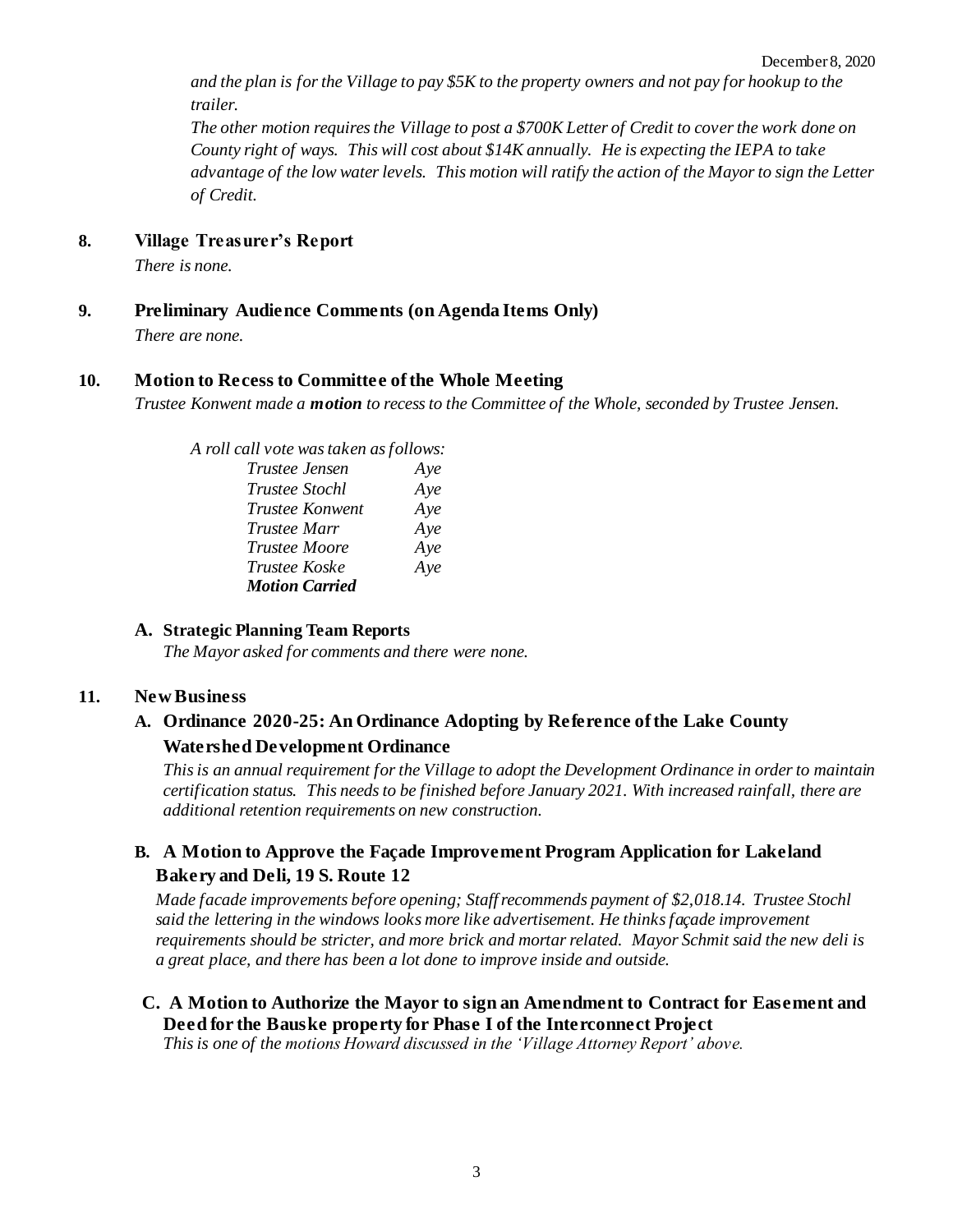**D. A Motion to Ratify the Mayor's Signing of an Application to BMO Harris Bank N.A. for Issuance of a Letter of Credit for \$700,000.00 in Favor of the Lake County Division of Transportation, for Phase II Interconnect Project Work in Lake County Right of Ways** *This is one of the motions Howard discussed in the 'Village Attorney Report' above.*

## **12. Old Business**

**A. Resolution 2020-R-63: A Resolution Authorizing the Execution of a Cable Television Franchise Agreement by and between the Village of Fox Lake and Comcast of Illinois XII, LLC**

*This is a five-year agreement discussed at the previous Village Board Meeting.* 

- **B. Ordinance 2020-24: An Ordinance Providing for the Levy of Taxes for the Village of Fox Lake, Lake and McHenry Counties, State of Illinois, for Collection in the Fiscal Year Beginning May 1, 2020 and Ending April 30, 2021 (Final Reading)** *This tax levy was discussed at the previous Village Board Meeting.*
- **13. Motion to Adjourn from Committee of the Whole and Reconvene Village Board Meeting** *Trustee Jensen made a motion to adjourn from Committee of the Whole and reconvene Village Board Meeting, seconded by Trustee Stochl. All were in favor. Motion carried.*

*A roll call vote was taken as follows:* 

| Trustee Jensen        | Aye |
|-----------------------|-----|
| Trustee Stochl        | Aye |
| Trustee Konwent       | Aye |
| Trustee Marr          | Aye |
| Trustee Moore         | Aye |
| Trustee Koske         | Aye |
| <b>Motion Carried</b> |     |

# **14. Items to be Removed from Consent Agenda**

*There are none.*

#### **15. Consent Agenda**

All items listed on the Consent Agenda are considered to be routine by the Village Board and will be enacted by one motion. There will be no separate discussion of these items unless a Trustee so requests, in which event the item will be removed from the general order of business and considered under the Approval of Exceptions.

# **A. Resolutions**

1. Resolution 2020-R-63: A Resolution Authorizing the Execution of a Cable Television Franchise Agreement by and between the Village of Fox Lake and Comcast of Illinois XII, LLC

### **B. Ordinances**

- 1. Ordinance 2020-24: An Ordinance Providing for the Levy of Taxes for the Village of Fox Lake, Lake and McHenry Counties, State of Illinois, for Collection in the Fiscal Year Beginning May 1, 2020 and Ending April 30, 2021 (Final Reading)
- 2. Ordinance 2020-25: An Ordinance Adopting by Reference of the Lake County Watershed Development Ordinance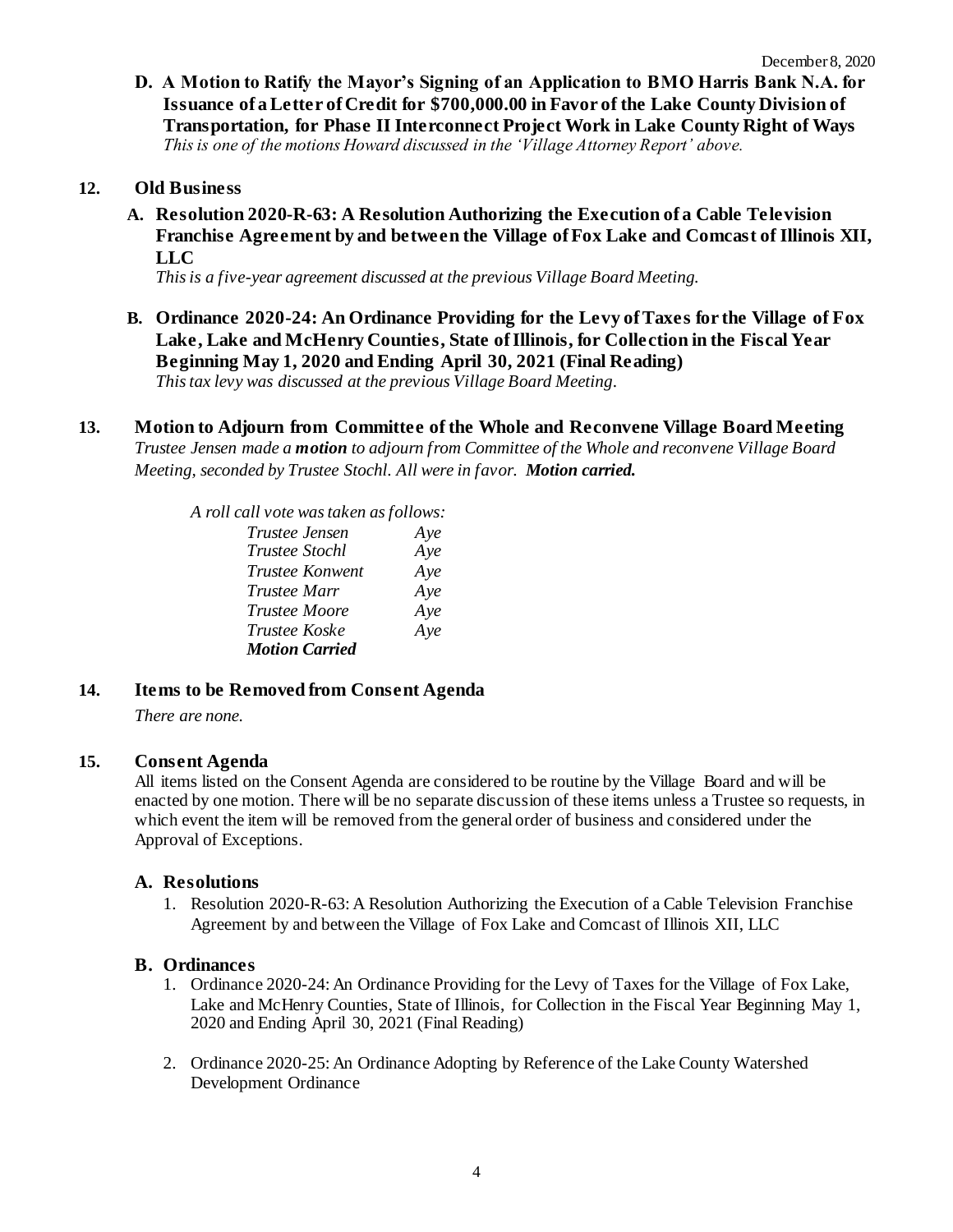### **C. Motions**

- 1. A Motion to Approve the Façade Improvement Program Application for Lakeland Bakery and Deli, 19 S. Route 12
- 2. A Motion to Authorize the Mayor to sign an Amendment to Contract for Easement and Deed for the Bauske property for Phase I of the Interconnect Project
- 3. A Motion to Ratify the Mayor's Signing of an Application to BMO Harris Bank N.A. for Issuance of a Letter of Credit for \$700,000.00 in Favor of the Lake County Division of Transportation, for Phase II Interconnect Project Work in Lake County Right of Ways

*Trustee Jensen made a motion to move that items, Resolutions A-1, Ordinances B 1-2, and Motions C 1-3 be established as the Consent Agenda for this meeting by unanimous vote, seconded by Trustee Konwent.*

| Trustee Jensen        | Aye |
|-----------------------|-----|
| <i>Trustee Stochl</i> | Aye |
| Trustee Konwent       | Aye |
| <i>Trustee Marr</i>   | Aye |
| Trustee Moore         | Aye |
| Trustee Koske         | Aye |
| <b>Motion Carried</b> |     |

*A roll call vote was taken as follows:* 

*Trustee Konwent made a motion that the consent agenda as established by the prior motion be passed, seconded by Trustee Jensen.*

*A roll call vote was taken as follows:* 

| <i>Trustee Jensen</i>  | Aye |
|------------------------|-----|
| <i>Trustee Stochl</i>  | Aye |
| <i>Trustee Konwent</i> | Aye |
| <i>Trustee Marr</i>    | Aye |
| <b>Trustee Moore</b>   | Aye |
| <i>Trustee Koske</i>   | Aye |
| <b>Motion Carried</b>  |     |

# **16. Approval of Exceptions**

*There are none.*

#### **17. For the Good of the Order**

*Trustee Koske discussed Phase 2 of the Interconnect Project. She mentioned Mayor Schmit's weekly report which outlined his level of participation in project. There was a lot of info on what Mayor has done on the project. Trustee Koske said she is not questioning the Mayor's dedication or knowledge. She is questioning potential liability issues. The Village has a Department of Public Works, Contractor, Engineer and Administrator that work with Board on these types of projects. She worries about Mayor Schmit being on the job site, without approval from the Board. This puts liability on the Village and away from the Village Engineer. The Mayor needs to be careful if he's involved in the project. Trustee Koske said she has no problem with Mayor being involved but he needs to be careful. Nothing should change on the jobsite without approval from the Village Board and Engineer. Mayor Schmit said he is not involved in the day-to-day. The Village Engineer directs contractor, and Mayor has no communication in that. Mayor Schmit said he saved the village \$1M when he, Scott Trotter and Susan Novak redesigned the plans on Grass Lake Road. He will continue to be involved in the project as he is knowledgeable in this area and can give recommendations. Any major decisions and change orders will continue to come before the*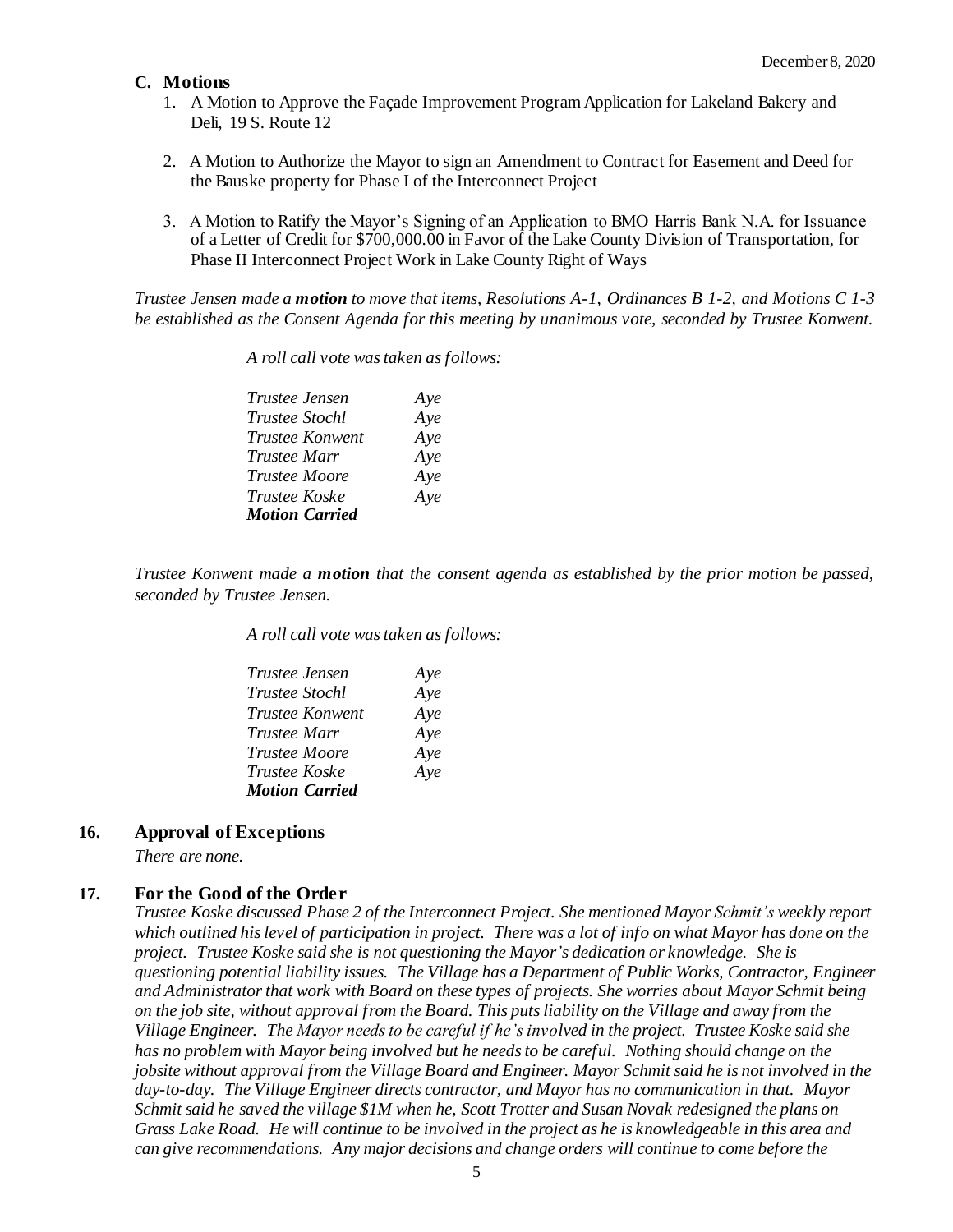*Village Board. Trustee Konwent believes the Mayor knows what to do in these circumstances. Trustee Koske said she isn't trying to disparage the Mayor in any way, she is concerned about the liability. Scott Trotter clarified that any discussion with the Mayor has been helpful in coming up with solutions. Scott serves numerous communities, and he hasn't had any issues with Village Officers being involved in these processes.* 

*Trustee Moore thanked Fox Lake Police Department and Fire District during these unprecedented times and going into homes with possibility of being exposed to Covid. Trustee Moore asked that Chief Lee please extend gratitude to the Police Department for all they do. She also expressed sadness for Fox Lake residents who have lost loved ones from Covid19. She said thoughts and prayers are with them all.* 

#### **18. Audience Comments**

*Paul Labanski, from Joel Kennedy Construction spoke about four unresolved claimsrelated to Phase I of the Interconnect Project. Over 38 years, this is the first time he has filed a complaint against a municipality. He said they went above and beyond to complete the interconnect project on time. They worked with local businesses that were impacted by their construction work. They followed Trotter's directive, completed the work in good faith and expect to be paid accordingly. Paul asked for reasonable compensation and doesn't want to continue to litigate matters.* 

## **19. Reconvened Hearing regarding the Special Use Permit for the Property Located at 100 S. Route 12, Fox Lake, Illinois.**

*Mayor Schmit opened the hearing.*

# **20. Public Comment Regarding the Special Use Permit for the Property Located at 100 S. Route 12, Fox Lake, Illinois.**

*Mayor asked for audience comment and there was none. The Thomas property has been sold. The Special Use Hearing will be continued to January 12th at 6:30pm. The 13th Supplemental Findings shall remain in effect until that time.* 

#### **21. Executive Session**

*Trustee Koske made a motion to retire to Executive Session at 7:07pm, for a discussion on Pending Litigation; to include Anne Marrin, Laura Linehan, Kealan Noonan Scott Trotter and Susan Novak, seconded by Trustee Konwent.*

*A roll call vote was taken as follows:* 

| <i>Trustee Jensen</i> | Aye |
|-----------------------|-----|
| <i>Trustee Stochl</i> | Aye |
| Trustee Konwent       | Aye |
| <i>Trustee Marr</i>   | Aye |
| <b>Trustee Moore</b>  | Aye |
| <i>Trustee Koske</i>  | Aye |
| <b>Motion Carried</b> |     |

#### **22. Adjournment (made from Executive Session)**

*Trustee Stochl made a motion to adjourn the meeting at 7:41p.m., seconded by Trustee Marr.* 

*A roll call vote was taken as follows:* 

| <i>Trustee Jensen</i>  | Aye |
|------------------------|-----|
| <i>Trustee Stochl</i>  | Aye |
| <i>Trustee Konwent</i> | Aye |
| Trustee Marr           | Aye |
| <b>Trustee Moore</b>   | Aye |